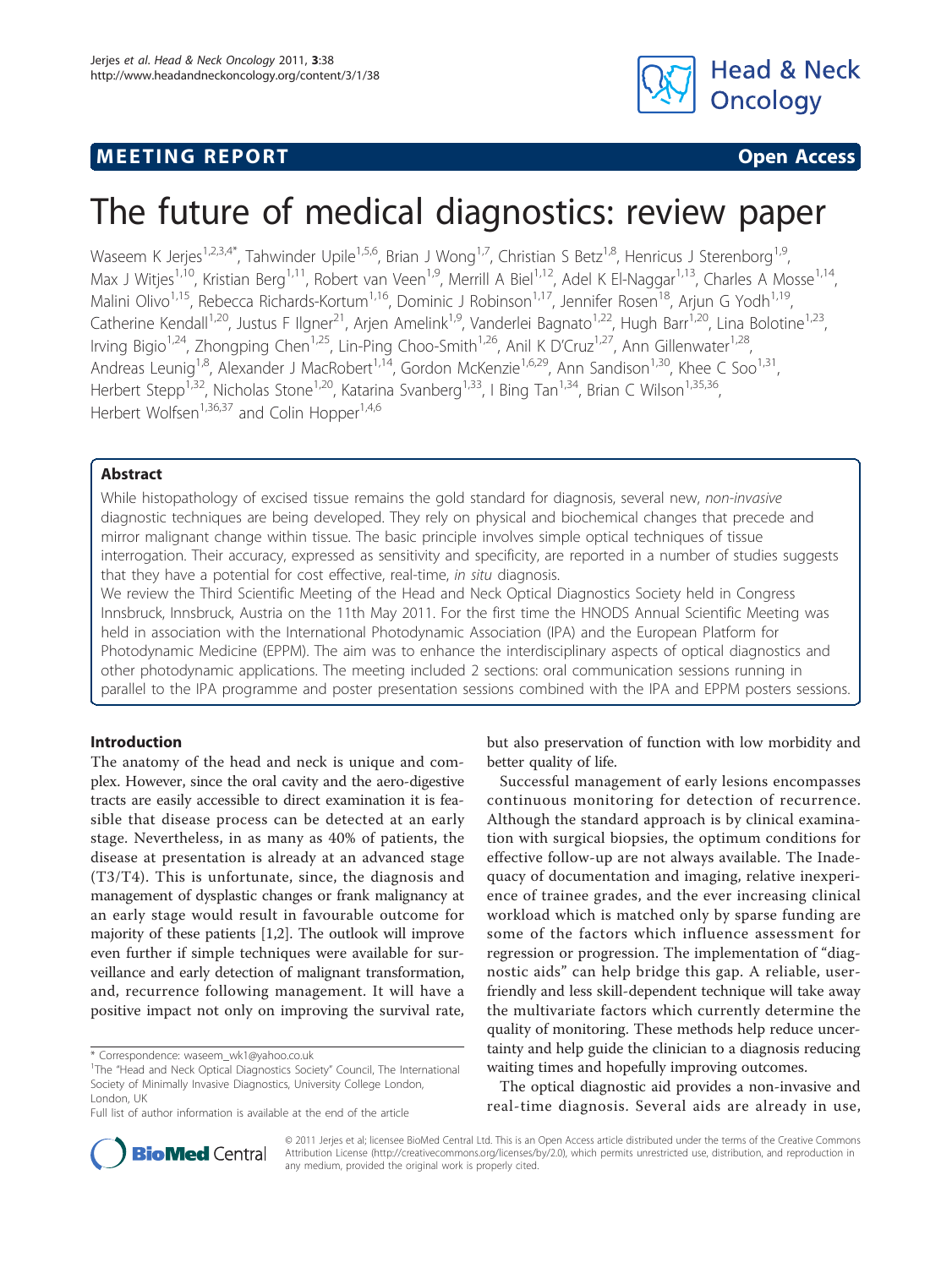including brush biopsy, vital staining, molecular markers, cytology and chemiluminescence [[3\]](#page-6-0). However several factors limit their availability and interpretation of the results requires highly trained personnel.

# 1. What is optical diagnostics?

Optical diagnostics 'biopsy' (optical biopsy) involves the use of light of varying wavelength to examine the suspect tissue. The optical diagnostic methods are not aimed at differentiating between normal and abnormal tissue, since this can easily be achieved by direct or endoscopic visualisation. Optical diagnosis aims to provide differentiation of areas of similar clinical characteristics, i.e. dysplasia vs. carcinoma in situ [\[4](#page-6-0)-[7\]](#page-6-0). Optical biopsy interrogates areas of pathology such as hyperkeratosis, inflammation, dysplasia, carcinoma in situ and neoplasia. Of course the technique should be minimally invasive and provide diagnosis in real time and *in vivo*. There are a number of "*in vitro*" and 'immediate "ex vivo" modalities in common use and they include: elastic scattering spectroscopy, deferential pathlength spectroscopy, near infrared spectroscopy, Raman spectroscopy, confocal spectroscopy, fluorescence imaging, microendoscopy, and optical coherence tomography.

# 2. Elastic Scattering Spectroscopy (ESS)

Exposure of tissue to light results in a series of absorption and scattering events. The light beam undergoes single or multiple elastic scattering which implies that the light returns with the same energy as the incident photons. The extent of scattering effect depends on the relationship between the light wavelength and the particulate size.

A scattering event carries with it all the characteristics of the cellular components, which are called 'scattering centres.' These centres can be normal or pathological. Normal centres are nucleus, nucleolus, chromatin content and metabolic organelles. Pathological centres may be in the form of disorganized epithelial orientation and architecture, changes in morphology of epithelial surface texture and thickness, cell crowding, increased distance from sub-epithelial collagen layer, enlargement and hyperchromicity of cell nucleus, increased concentration of metabolic organelles and presence of abnormal protein packages or particles.

These cellular and sub-cellular changes are identified by using the refractive indices of the cellular components. The resultant scattered light (elastic light scattering process) is then collected and analysed by a spectrometer and a spectrum is generated [\[8-10\]](#page-6-0).

The light emitted by cellular and sub-cellular organelles ranges from 330 nm to 850 nm, which is within the near UV and visible part of the spectrum. The ESS system is thus designed to cover a range of 300 - 900 nm and consists of a pulsed xenon arc lamp for the light source, a PC compatible spectrometer, an optical fibre (graded-index) based probe, and a laptop computer for system control and data display.

The system has a fibre-optic probe which incorporates two optical fibres, one to transmit the light into the tissue and the other for collecting scattered light. The tip of the probe is momentarily placed in direct contact with the suspected lesion and activated at the keyboard or by the foot pedal. The system takes a background measurement before firing the lamp. This is followed immediately (within-100 ms) by an ESS measurement with the pulsed lamp. The background spectrum is then subtracted from the ESS spectrum. The entire measurement processing display takes less than 1 second.

The clinical application of this emerging modality in the head and neck is still limited. Three studies carried out at the UCLH Head and Neck Centre, London, showed promising results on metastatic cervical lymph nodes (immediate ex vivo), cancerous bony mandible (archived, in vitro) and dysplastic oral lesions (in vivo). A sensitivity and specificity indices were 98% and 68% for lymph nodes, 87% and 80% for mandible, and 72% and 75% for dysplastic oral lesions, [\[8](#page-6-0)-[10\]](#page-6-0). In a recent in vivo study (unpublished data) differing optical spectra (signatures) were obtained specifically with basal cell carcinoma, seborrhic keratosis, fibroepithelial polyp and intradermal nevi from 73 patients with suspicious head and neck skin lesions. These spectral allowed the accurate differentiation of these benign and malignant lesions with a high degree of accuracy.

Muller et al [\[11](#page-6-0)] used ESS to compare data from normal and abnormal tissue in the oral cavity. Using histopathology as control, the accuracy for spectroscopy for normal was 91.6% and for abnormal, 97%. An in vivo study was carried out at the National Medical Laser Centre, London to detect high grade dysplasia and cancer, and differentiate it from inflammation in Barrett's oesophagus. The results showed 92% sensitivity and 60% specificity in detecting high grade dysplasia or cancer. The differentiation from inflammatory lesion showed sensitivity and specificity of 79% [[12](#page-6-0)].

ESS requires a close collaboration between clinicians and physicists to cleanse and normalise the obtained spectra and interpret the algorithms. Statistical support can be difficult and time consuming. Co-registration can be a problem since optical signature reports pathology changes from just  $1 \text{ mm}^3$  area. Therefore, with inherent 30% shrinkage due to formalin, multiple areas need to be interrogated and then compared with the 'gold standard' histopathology. Detection of cancer in as small an area as 1 mm<sup>3</sup> would indicate a definitive treatment strategy. The drawback is lack of tumour margin detection which would entail treating much larger area than that detected positively. The advantage of the technique is the objective automated interpretation reducing user error and steepening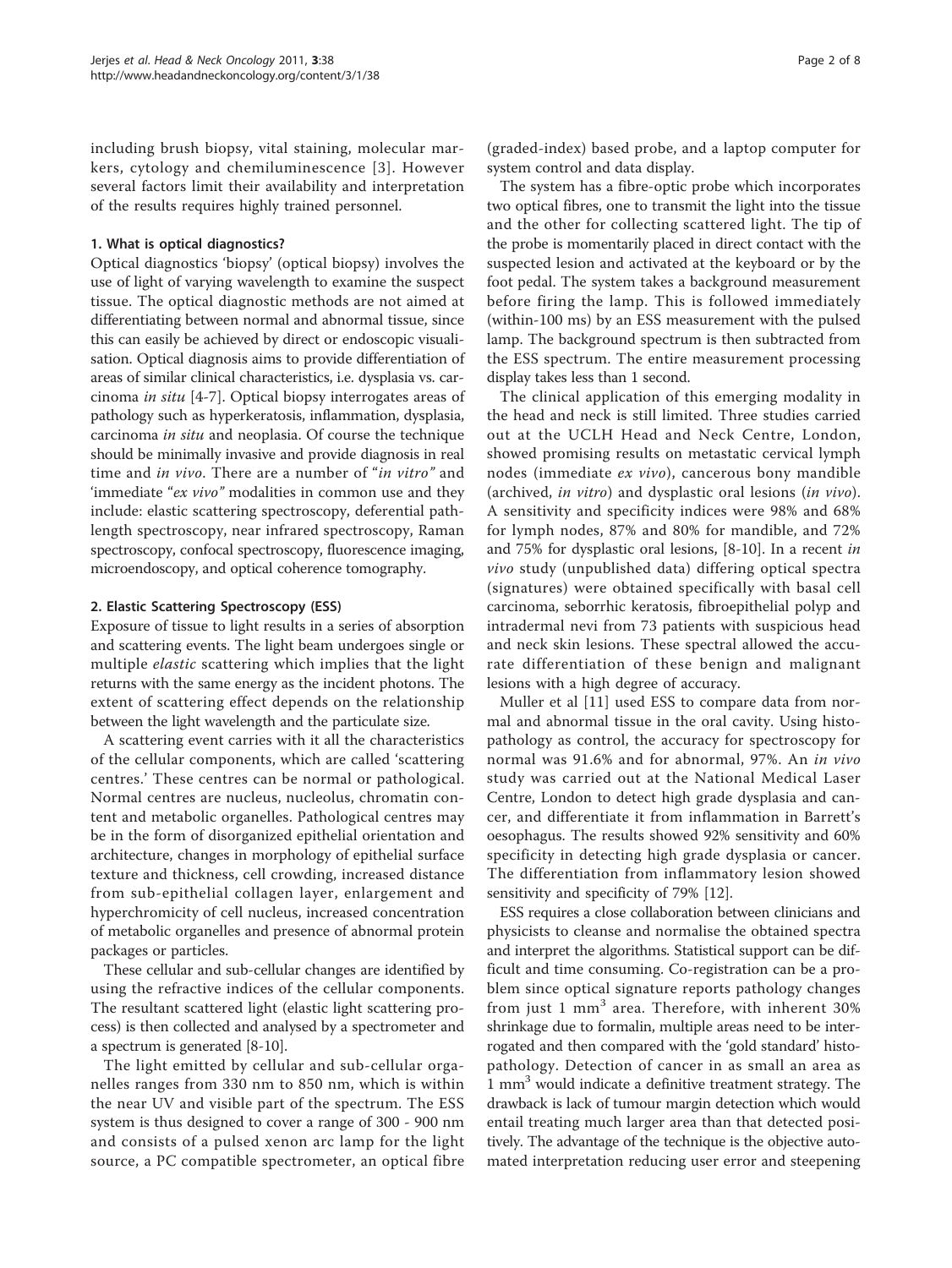the learning curve of the operator. It also allows good quality control.

#### 3. Differential Path-length Spectroscopy (DPS)

Differential Path-length Spectroscopy is a minimally invasive technique able to determine intrinsic in vivo optical properties. This technology was developed at the Erasmus Medical Centre, Rotterdam. DPS is considered to be a form of elastic scattering spectroscopy but with fixed photon pathlength, fixed photon visitation depth and absolute measurement of absorbers [[13](#page-6-0)]. Optical pathlength of photons is constant within reasonable range of optical properties. The signal combines information about intracellular morphology, cell biochemistry (bilirubin/betacarothene) and microvascular properties (oxygen saturation and average vessel diameter).

The system is a fibre-based diffuse reflection spectrometer with a tungsten-halogen lamp as a white light source. The first spectrometer uses a bifurcated fibre for illumination and collection. A second fibre carries diffusely reflected light to a second spectrometer. Each spectrometer records a spectrum with a slightly different wavelength scale. Subtraction of two measurements selects superficially scattered light.

DPS was used to determine the superficial optical prop-erties of oral mucosa in vivo [\[14](#page-6-0)], bronchial tree [[15](#page-6-0)] and breast tissue in vivo [\[16\]](#page-6-0). These studies showed that the malignant tissue at these sites was characterised by a significant decrease in micro-vascular oxygenation, higher blood content, significant decrease in scattering amplitude and increase in scattering slope, as compared to the normal tissue.

#### 4. Near infrared spectroscopy

Near infrared (NIR) spectrum (800-2500 nm) is currently being used in medical diagnostics, pharmaceuticals and combustion research. Absorption and transmission of NIR light in biological tissue provides information about haemoglobin concentration (i.e. oxyand deoxy-hemoglobin) [\[7](#page-6-0)]. Although NIR light penetrates further into tissue compared to other modalities, molecular absorption is quite small and therefore, sensitivity is not high. Since the spectra generated from the near infra-red region depend on molecular overtone and combination vibrations, complex spectra thus generated are hard to analyse.

The potential role of infrared spectroscopy in biomedical science has been proposed to distinguish different biomolecules by probing chemical bond vibrations and using these molecular and sub-molecular patterns to define and differentiate pathological from healthy samples as well as distinguishing various kinds and grades of neoplasia in human tissues [[17](#page-6-0)].

#### 5. Raman spectroscopy

Raman spectroscopy is used in physics and chemistry to study vibrational and other low-frequency modes in a system, enabling chemical characterisation and structure of molecules in a sample. It relies on inelastic scattering (loss or gain of energy) of monochromatic light, usually from a laser in the visible, near infrared or near ultraviolet range. The laser light interacts with molecular vibrations, resulting in the energy of the laser photons being shifted up or down. The shift in energy gives information about the photon modes in the system. Raman spectroscopy is being considered as complementary or even as an alternative technique for biopsy, pathology and clinical assays in many medical technologies [\[7,18\]](#page-6-0).

Raman bands, due to biological constitutes, are generally overlapped (Raman effect), making it difficult to identify individual components correctly. Furthermore, due to the minimal sample preparation encountered in the clinical environment, biomedical samples tend to produce a strong fluorescent background which may completely obscure the true Raman signals.

Although Raman spectroscopy has been investigated for several decades, clinical studies in head and neck area are scant. In oncology, Raman spectroscopy is being investigated as a diagnostic tool for characterising early malignant changes. Using human tissues, researchers from University Hospital, Groningen, reported a study involving 37 human oral mucosa lesions, showing clear variations between different cell layers (keratin/epithelium versus connective tissue layer), [[19](#page-6-0)]. Raman spectroscopy is a highly sensitive and specific technique for demonstration of biochemical changes in the carcinogenesis of Barrett's oesophagus. Biophotonics Research Group at the Gloucestershire Royal Hospital reported several techniques to diagnose oesophageal adenocarcinoma at an earlier stage [[20](#page-6-0)].

Forty blood samples were obtained from patients with head and neck cancer and patients with respiratory illnesses, who acted as controls. Raman spectroscopy was carried out on all samples with the resulting spectra being used to build a classifier in order to distinguish between the cancer and respiratory patients' spectra. A preliminary study demonstrated the feasibility of using Raman spectroscopy in cancer screening and diagnostics of solid tumours through a peripheral blood sample [[21\]](#page-7-0). Neural network analysis applied in the discrimination of human thyroid cell lines provided 95% accuracy for identification of cancerous cell lines and 92% accuracy for normal cell line [\[22](#page-7-0)]. Detection sensitivity for parathyroid adenomas was 95% and hyperplasia was 93% [[23](#page-7-0)].

The signal generated by Raman scattering is very weak and pose a diagnostic difficulty. Preliminary studies are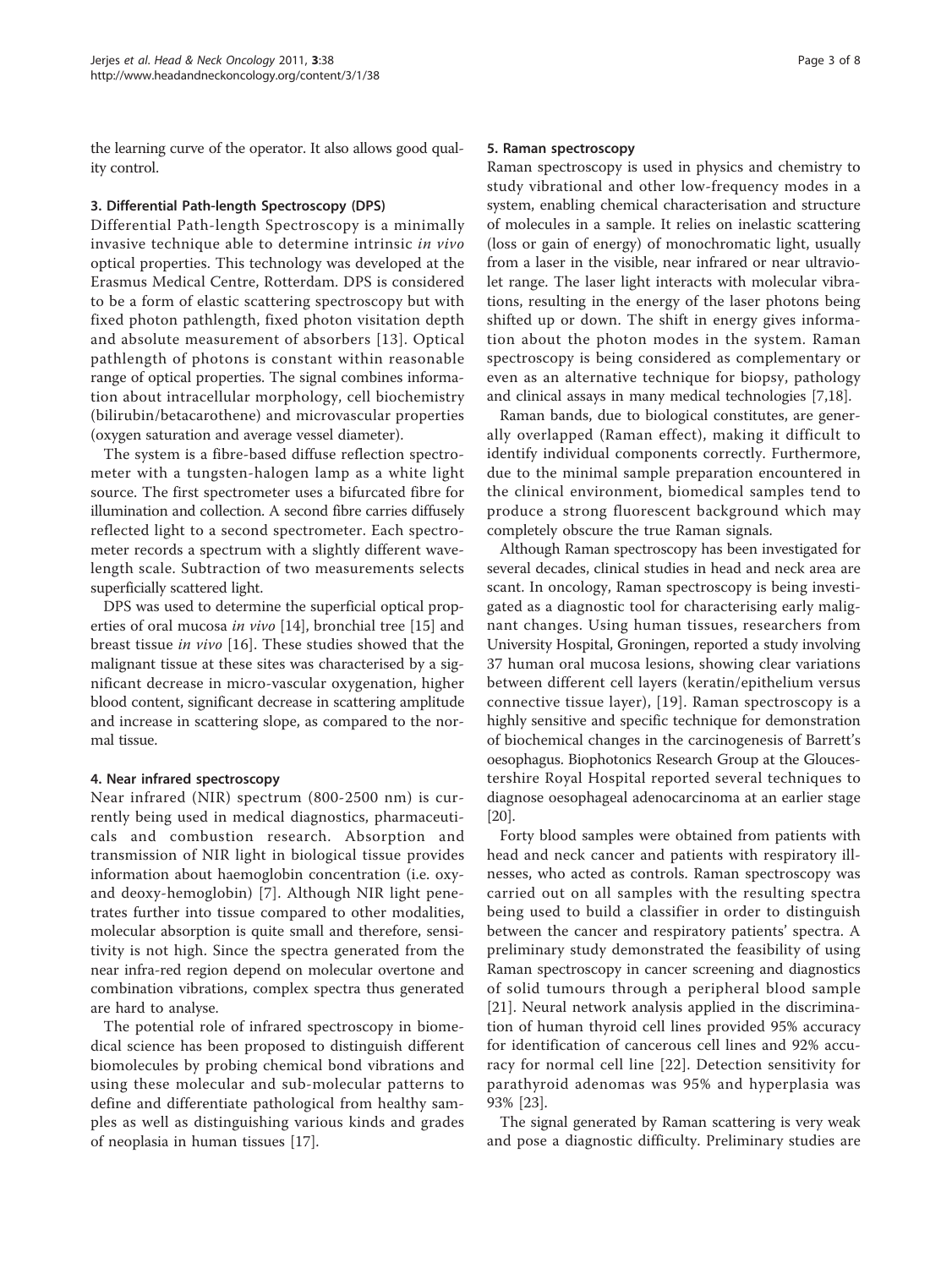very encouraging. Diagnostic accuracy can be complemented by combining this technology with infra or near infrared spectroscopy.

# 6. Confocal reflectance microscopy (CRM)

Confocal reflectance microscopy (CRM) is a non-invasive imaging tool enabling "optical biopsies" of tissues at cellular level. CRM differs from a conventional microscopy in that it uses a point source of light, typically a laser, to illuminate a small spot within tissue. Backscattered (or reflected) light from the tissue is captured through an aperture, which matches the size of the illuminated spot placed in front of the detector. The aperture spatially filters light returning from out-of-focus planes within the tissue, imaging only the plane in focus. The gray-scale image created is an optical section representing one focal plane within the examined specimen.

This technique can supply detailed information of the epithelium 0.1-0.5 mm in depth. Since the 1980s, several investigators have shown the utility of confocal micro-scopy for imaging human and animal tissues in vivo [\[24](#page-7-0)]. More recently, confocal imaging has shown stronger differentiation between nuclear and dermal contrast and improved detection of tumours. By using a contrast agent, confocal images may be collected specifically from nuclear structures with very little interference from the surrounding dermis, resulting in 1000-fold improvement in nuclear-to-dermal contrast [\[25\]](#page-7-0).

Confocal microscopy has demonstrated to date the most clinical utility in ophthalmology, where it has been used to image the cornea [\[26,27](#page-7-0)]. Intravenous fluorescein is used for angiography or angioscopy of the retina and iris vasculature. After injection, fluorescein binds extensively to serum albumin in the bloodstream. The unbound contrast diffuses across capillaries, entering the tissue and staining the extracellular matrix of the surface epithelium and the lamina propria for up to 30 mins [[28](#page-7-0)]. Cell nuclei and mucin are not stained by fluorescein and therefore appear dark. The mucosal structures that can be identified after fluorescein administration include enterocytes, cellular infiltrate, surface epithelial cells, blood vessels, and red blood cells.

Confocal microscopy has been used for identifying in vivo cellular and intracellular changes in oropharyngeal epithelia. The most limiting factors for confocal microscopic investigation are the presence of severe hyper- and parakeratosis and extensive hyperplasia of the laryngeal epithelium in macroscopic leukoplakia. The failure of illumination of the tissue results from the higher refractive index of keratin in comparison with cytoplasm [\[29\]](#page-7-0).

#### 7. Fluorescence Imaging

All tissues fluoresce due to the presence of fluorescent chromophores (fluorophores) within them. The fluorescence can either occur as autofluoresence (if induced by UV light), or as a laser-induced phenomenon enhanced by either topical or systemic application of 5 aminolaevulinic acid (ALA). Fluorescence spectroscopy can detect these substances and provide characteristic spectra that reflect biochemical changes occurring within the tissue [\[6,7](#page-6-0)]. Commercially available fluorescence imaging equipment aims at highlighting malignant tissue, especially where it is not evident under white light in a large field of view.

An optical endoscope can be used for both illumination and detection of the tissue fluorescence. The images are captured by a frame-grabber fitted with an analogue/digital converter (ADC) and analysed and displayed on a personal computer supplied with the appropriate software. At the Ludwig Maximilian University, Munich, a great deal of work has been undertaken using autofluorescence laryngoscopy, and 5-ALA laryngoscopy. In a prospective study [\[30](#page-7-0)], both autofluorescence laryngoscopy, and 5-ALA laryngoscopy was undertaken in 56 patients with precancerous and cancerous lesions of the cord. They reported the following results: during autofluorescence endoscopy, normal laryngeal mucosa presented a typical green fluorescence signal in, which turned blue during 5-ALA-laryngoscopy, both imaging techniques were suitable to distinguish benign from precancerous or cancerous lesions. Fluorescence was absent during autofluorescence endoscopy for precancerous and cancerous lesions, whereas increased protoporphyrin IX fluorescence (PPIX) was noted during 5-ALA laryngoscopy. PPIX fluorescence was easily recognized in scarred vocal folds. Both autofluorescence and 5 ALA induced PPIX imaging techniques are useful in the early diagnosis of laryngeal cancer. Moreover autofluorescence can be used immediately without drug application and possible side effects. 5-ALA-induced fluorescence seems to be more suited for diagnostic examination of mucosal lesions in recurrent precancerous and cancerous lesions after surgery.

Several studies at the MD Anderson Cancer Center, Houston found differences in spectra from normal, dysplastic, and malignant oral mucosa [\[31,32](#page-7-0)]. At UCLH Head and Neck Centre, London a study was undertaken for fluorescence imaging with the topical application of 5-aminolevulinic as mouth rinse in 71 patients who presented with clinically suspicious oral leukoplakia. A sensitivity of 83- 90% and specificity of 79-89% were obtained between normal and dysplastic lesions [\[33\]](#page-7-0). University Hospital Groningen researchers recorded autofluorescence spectra from 96 volunteers with no clinically observable oral lesions. Skin colour strongly affected autofluorescence intensity. Gender differences were found in blood absorption. Alcohol consumption was associated with porphyrin-like peaks. However, all differences apart from those associated with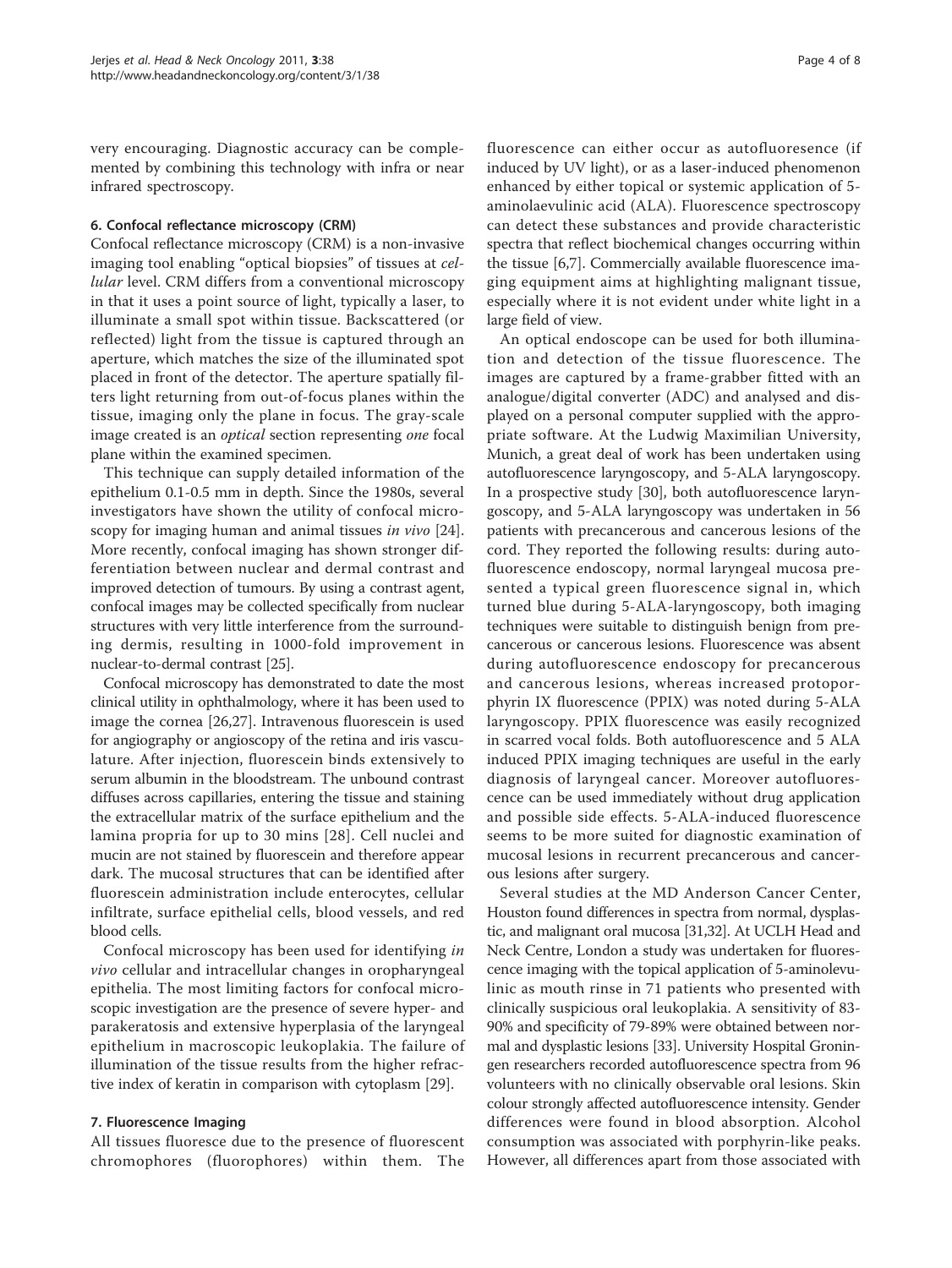skin colour were of the same order of magnitude as standard deviations within categories [[34](#page-7-0)].

#### 8. Microendoscopy

Microendoscopy involves examining tissue in situ at a magnification from 60× to 1000×. At this magnification, details of tissues, cells and cellular ultra-structures can be also observed to detect specific patterns for pathology, i.e. inflammation, metaplasia, dysplasia, and malignancy. The Storz Hopkins II auto-clavable microendoscope is attached to a camera system linked via a video recorder with outputs to a monitor and photo-printer. The scope is available in different sizes which can be used for different anatomical sites; the dimensions of the microendoscope are 5.5 mm diameter and 23 cm long, the vital stain Methylene blue is used.

Unlike frozen section biopsy, the microendoscope provides a real time magnification at examination and can be used to guide further surgery, biopsy or simple surveillance of large areas of suspect mucosa. A recent study at Rice University, Houston evaluated microendoscopic imaging to identify neoplastic lesions in patients with Barrett's esophagus. Subjective analysis of the images by expert clinicians achieved average sensitivity and specificity of 87% and 61%, respectively [[35](#page-7-0)]. The main application with the scope is that we can have a more informed assessment of the state of the *in situ* epithelial margin when excising squamous cell carcinoma. Combined with the recent advance of vital or immunologically tagged antibody targeted staining, microendoscopy will enable histopathological assessment of the surgical margin as against the standard clinically assessed margin. The extension of this technology to the management of glottic cancer will obviously have a great impact for the preservation of the voice quality with 'endoscopically assessed' clear histological margin in real time. As with all image based or image enhanced technologies there are issues with interpretation and user learning curves to ensure consistent quality control and results.

#### 9. Optical Coherence Tomography

Optical coherence tomography (OCT) uses light to determine cross-sectional anatomy in turbid media such as living tissues. OCT is analogous to ultrasound imaging except that it uses light rather than sound. The high spatial resolution of OCT enables non-invasive in vivo "optical biopsy" and provides immediate and localized diagnostic information [[36](#page-7-0)]. OCT images are formed by dividing light from an optical source into two paths, one of which is directed to the tissue sample, and the other to a reference mirror. Light reflected from the sample is recombined with light from the reference mirror and detected, forming an interference signal only when the lengths of the sample and reference paths are matched to within a short distance termed the coherence length of the light source.

OCT has been applied in the head & neck, especially in the nasopharynx, oropharynx, and larynx in an attempt to detect areas of inflammation, dysplasia and cancer. The Beckman Laser Institute and Medical Clinic, University of California Irvine, Irvine undertook clinical studies in laryngeal pathology. OCT was coupled to a surgical microscope, allowing hands-free OCT simultaneously with visualization of the vocal cords [[37,38](#page-7-0)] to distinguish benign lesions from microinvasive cancer that has violated the integrity of the basement membrane (BM) [[39\]](#page-7-0). This technology has yet to deliver the promise of the recognition of basement membrane to detect its invasion by malignancy.

OCT has been used at the University College Hospital, London, in 27 patients with suspicious oral lesions to assess changes in keratin, epithelial, sub-epithelial layers and identification of the basement membrane in patients. The acquired OCT data were then compared with histopathology results. This pilot study confirmed the feasibility of using OCT to identify architectural changes in pathological tissues [[40](#page-7-0)]. The main issues lie around image quality and 'histological' interpretation. Further unpublished data indicates the feasibility of OCT in assessing oral and skin resection margins in clinical setting in the very near future.

#### 10. The Meeting

The aims and objectives were introduced by the Chairman, Mr Colin Hopper, in his opening address. The Chairman gave an overview on optical diagnostics and discussed the challenges in the field of optical diagnostics that suffers from shortages in clinical academics as well as funding. The overall conclusion was that the Society is growing and becoming known worldwide and have a great wealth in its members of clinical academics and scientists. This society will continue to dedicate itself to helping develop optical diagnostic techniques in the head and neck and provide training networks for the exchange of information and education. The Officers noted that the attendance to the meeting was less than expected. However, it was very encouraging to see many senior figures from the world of optical diagnostics, from North America and many of the established universities throughout Europe.

The Programme Committee included Colin Hopper, University College London, United Kingdom, Henricus J.C.M. Sterenborg, Erasmus Medical Centre, The Netherlands, Waseem K. Jerjes, UCL Medical School, United Kingdom, Adel K El-Naggar, The University of Texas M.D. Anderson Cancer Center, USA, Brian J.F. Wong, University of California Irvine, USA, Max J.H. Witjes, University Medical Center Groningen, The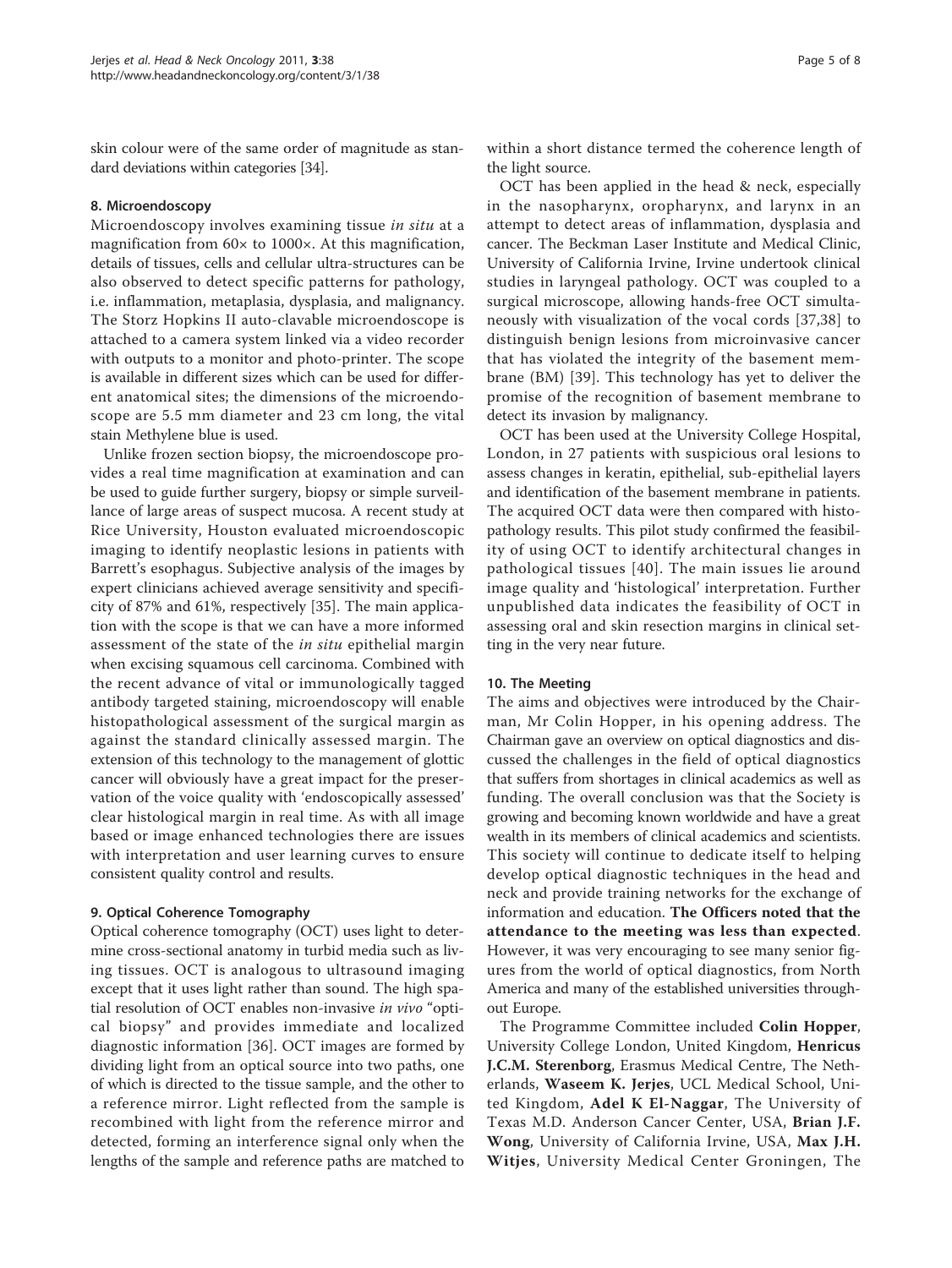Netherlands and Tahwinder Upile, Barnet & Chase Farm Hospitals NHS Trust, United Kingdom.

The theme was set by the first presentation by Wong B. He highlighted the experience of the Beckman Laser Institute and Medical Clinic, University of California Irvine with regards to the use of optical coherence tomography. The results from this comprehensive presentation showed that enormous success achieved in the dynamic imaging of the larynx using optical coherence tomography. One particular interesting field was monitoring of the local tissue injury and stenosis in neonates. This was followed by a series of interesting lectures by Kowalski C on longitudinal oral mucosal tissue imaging using co-localised optical coherence tomography and micro-vascular imaging and Hamdoon Z on optical coherence tomography of the tongue papillae for patients suffering from taste disorders following chemoradiotherapy and risk assessment of oral epithelium thickness using in vivo OCT. Witjes M discussed the use of optical coherence tomography for classification of oral mucosal lesions as well as the Netherlands experience when it comes to this technology. The  $1<sup>st</sup>$  session completed by a very interesting lecture by Ilgner J from Aachen University Hospital on OCT imaging in middle ear diagnostics.

The second session was highlighted by 3 lectures by Jerjes W on the clinical applications of elastic scattering spectroscopy in head and neck, Witjes M on single fiber reflectance measurements of cervical lymph nodes for identifying metastasis from oral carcinoma and a very interesting lecture by Cook R on micro-vascularoscopy and discussed its applications as a valuable technique for localised optical tissue assessment. The theme of the last session was on the use of optical technology to guide and monitor treatment. The lectures included discussions on the in vivo quantification of photosensitizer concentration using optical spectroscopy, non-invasive monitoring of photodynamic therapy of oral cancers by fluorescence differential path-length spectroscopy, determination of tissue optical properties in ALA-mediated head & neck PDT, monitoring photodynamic therapy using quantitative reflectance and fluorescence spectroscopic measurements, optical coherence tomography-guided photodynamic therapy for skin cancer, fluorescence spectroscopy during ALA/PpIX-mediated PDT of the oral cavity and treatment planning for interstitial photodynamic therapy of head and neck cancer.

# HNODS Elections 2011

The Nomination Committee included the following members: Christian S Betz, Alexander J MacRobert, Malini Olivo, Henricus JCM Sterenborg and Brian JF Wong. Forms to nominate members for election as

Officers and Councillors has been sent to Council Members. It was decided that no elections to take place as there was only one candidate for Chairmanship.

The results for were announced at the end of HNODS Annual Meeting in May 2011. The Chairman from September 2011 will be Brian JF Wong and the Society's other Officers include Christian S Betz, Tahwinder Upile, Henricus JCM Sterenborg and Kristian Berg. The Society will be supported by 5 Councillors including Merrill A Biel, Adel K El-Naggar, Dominic J Robinson, Jennifer Rosen and Arjun G Yodh. The Immediate Past Chairman for 1 year will be Colin Hopper. The HNODS Council welcomed Dr Jennifer Rosen and Dr Arjen Amelink as new Council Members.

#### 11. Discussion

Optical diagnostics provides non-invasive techniques that will allow improved surgical decision making with better appreciation by the clinician of the histopathological natural history of the disease. These novel technologies will also drive improved image and evidence based medical education with better documentation and audit, allowing informed clinical choices whilst operating. It would also facilitate targeted training and education in their usage and dissemination of its applications to virtually any discipline in medicine, surgery or dental practice.

Benefits to the patients are evident. Rather than having all suspicious areas excised for histopathological confirmation, only those areas which are optically proven to be suspicious will be biopsied. This will lead to reduced workload for the labs and there will be an increased positive yield, with significant resource implications.

Optically-directed excision may allow more complete disease treatment thus reducing the rate of recurrent or residual disease. The costs of a failed surgical margin are considerable in terms of increased morbidity and mortality with a halving of patients' survival, resulting in increased costs of adjuvant therapies and major revision surgery.

We anticipate the future publication of libraries of normative and pathological data to act as a standard clinical reference. This will enable the practitioner to use these validated technologies to help them in their day-to-day clinical work. We would predict that the practitioner would eventually be able to determine the diagnosis immediately by looking at the image on the screen. The technologies would, for a small initial outlay, provide the means to accurately diagnose a range of benign, malignant and infective conditions.

# 12. Conclusions

Optical diagnosis of the head and neck is a rapidly developing area of clinical research that can be readily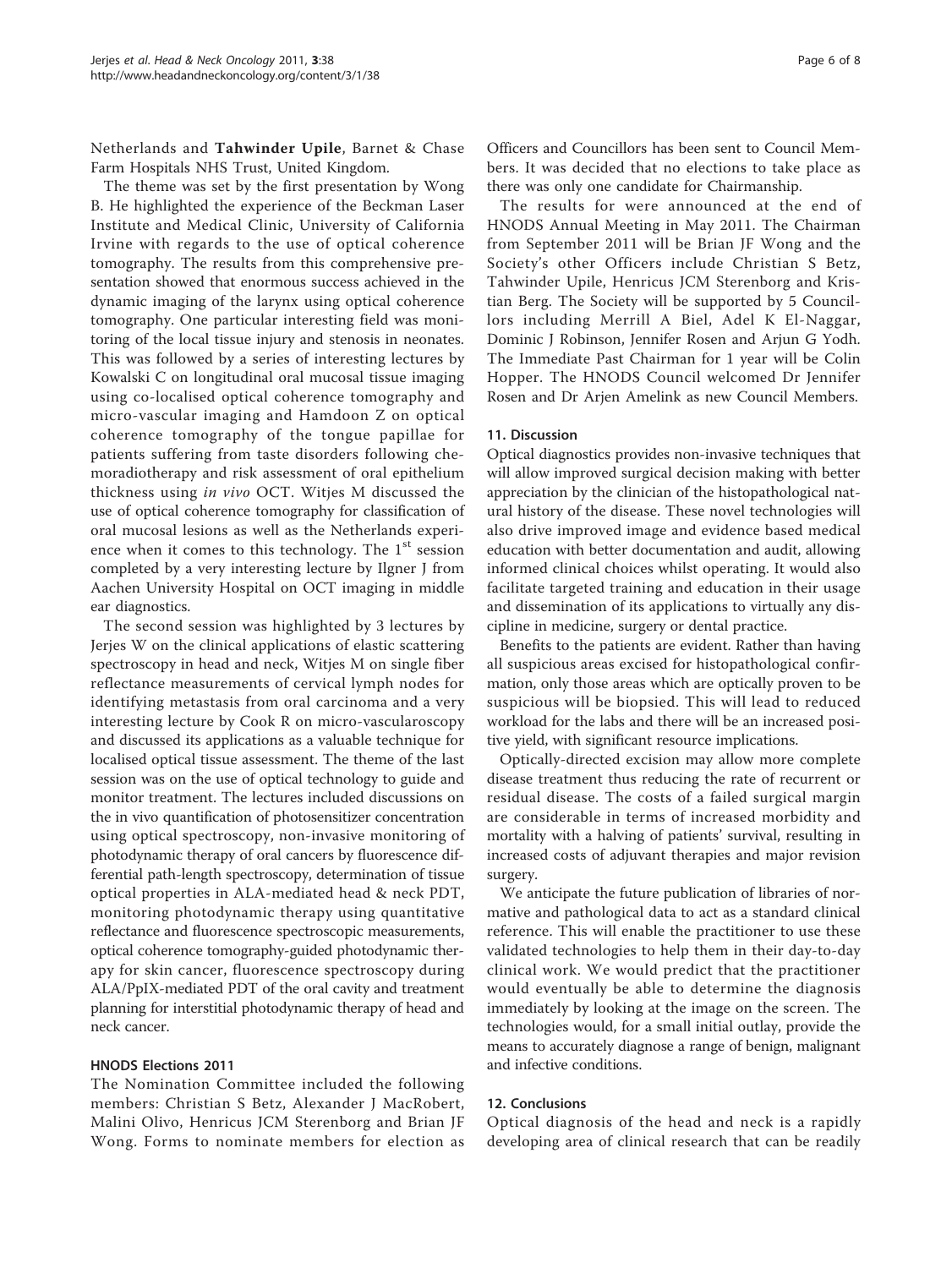<span id="page-6-0"></span>translated to enhance patient treatment and overall quality of life. Much still needs to be achieved and granting organisations are solicited to pay attention to this specialty where relatively small investments may lead to enormous dividends in terms of improvements in treatments throughout the fields of medicine and surgery and dentistry.

#### Author details

<sup>1</sup>The "Head and Neck Optical Diagnostics Society" Council, The International Society of Minimally Invasive Diagnostics, University College London, London, UK. <sup>2</sup>Department of Trauma and Orthopaedic Surgery, Leeds Teaching Hospitals NHS Trust, Leeds, UK. <sup>3</sup>Academic Department of Trauma and Orthopaedic Surgery, School of Medicine, University of Leeds, Leeds, UK. <sup>4</sup>UCL Department of Surgery, Division of Surgery and Interventional Science, London, UK. <sup>5</sup>Department of Otolaryngology/Head and Neck Surgery, Barnet and Chase Farm Hospitals NHS Trust, London, UK. <sup>6</sup>UCLH Head and Neck Centre, University College London Hospitals, London, UK. <sup>7</sup>The Beckman Laser Institute and Medical Clinic, The University of California Irvine, Irvine, CA, USA. <sup>8</sup>Department of Otorhinolaryngology, Head & Neck Surgery, Ludwig Maximilian University, Munich, Germany. <sup>9</sup>Center for Optical Diagnostics and Therapy, Erasmus University Medical Center, Rotterdam, the Netherlands. <sup>10</sup>Department of Oral & Maxillofacial Surgery, University Medical Center Groningen, Groningen, the Netherlands. <sup>11</sup>Dept. of Radiation Biology, The Norwegian Radium Hospital, Montebello, Norway. <sup>12</sup>Virginia Piper Cancer Institute, Abbott Northwestern Hospital, Minnesota, USA. <sup>13</sup>Department of Pathology, The University of Texas M.D. Anderson Cancer Center, Houston, Texas, USA. 14National Medical Laser Centre, University College London Department of Surgery, London, UK.<sup>15</sup>School of Physics, National University of Ireland, Galway, Ireland. <sup>16</sup>Department of Bioengineering, Rice University, Houston, USA. <sup>17</sup>Department of Radiation Oncology, Erasmus University Medical Center, Rotterdam, the Netherlands. <sup>18</sup>Department of Surgery, Boston University School of Medicine, Boston, USA. <sup>19</sup>Physics and Astronomy Department, University of Pennsylvania, Philadelphia, USA. <sup>20</sup>Biophotonics Research Group, Gloucestershire Hospitals NHS Foundation Trust, Gloucester, UK.<sup>21</sup>Department of Otorhinolaryngology, Plastic Head and Neck Surgery, Aachen University Hospital, RWTH Aachen, Germany. <sup>22</sup>Centro de Pesquisa em Óptica e Fotônica, University of Sao Paulo, Sao Carlos, SP, Brazil. <sup>23</sup>Research Centre for Automatic Control (CRAN), Nancy-University, UMR CNRS, France. 24Department of Biomedical Engineering, Electrical & Computer Engineering, Physics, Boston University, Boston, USA. 25Department of Biomedical Engineering, Beckman Laser Institute, University of California, Irvine, USA. <sup>26</sup>National Research Council Canada-Institute for Biodiagnostics, Winnipeg, Manitoba, Canada. 27Department of Oral & Maxillofacial Surgery, Tata Memorial Hospital, Mumbai, India. 28Department of Head and Neck Surgery, Division of Surgery, The University of Texas M. D. Anderson Cancer Center, Houston, TX, USA. <sup>29</sup>Michelson Diagnostics, Orpington, Kent, UK.<sup>30</sup>Department of Histopathology, Imperial College and The Hammersmith Hospitals, London, UK.<sup>31</sup>National Cancer Centre, Singapore, Singapore.<sup>32</sup>LIFE Center, University Clinic Munich, Munich, Germany. 33Division of Oncology, Lund University Hospital, Lund, Sweden. <sup>34</sup>Department of Head & Neck Oncology & Surgery, The Netherlands Cancer Institute - Antoni van Leeuwenhoek Hospital, Amsterdam, the Netherlands. <sup>35</sup>Division of BioPhysics and BioImaging, Ontario Cancer Institute, Ontario, Canada. 36Department of Medical Biophysics, Faculty of Medicine, University of Toronto, Toronto, Canada. <sup>37</sup>Division of Gastroenterology and Hepatology, Mayo Clinic, Florida, USA.

#### Authors' contributions

All authors have contributed to conception and design, drafting the article or revising it critically for important intellectual content and final approval of the version to be published.

#### Competing interests

The authors declare that they have no competing interests.

Received: 13 August 2011 Accepted: 23 August 2011 Published: 23 August 2011

#### References

- 1. Bagan JV, Scully C: [Recent advances in Oral Oncology 2007:](http://www.ncbi.nlm.nih.gov/pubmed/18252251?dopt=Abstract) [epidemiology, aetiopathogenesis, diagnosis and prognostication.](http://www.ncbi.nlm.nih.gov/pubmed/18252251?dopt=Abstract) Oral Oncol 2008, 44(2):103-8.
- 2. Warnakulasuriya S: [Global epidemiology of oral and oropharyngeal](http://www.ncbi.nlm.nih.gov/pubmed/18804401?dopt=Abstract) [cancer.](http://www.ncbi.nlm.nih.gov/pubmed/18804401?dopt=Abstract) Oral Oncol 2009, 45(4-5):309-16.
- Fedele S: [Diagnostic aids in the screening of oral cancer.](http://www.ncbi.nlm.nih.gov/pubmed/19284694?dopt=Abstract) Head Neck Oncol 2009, 1(1):5.
- 4. Suhr MA, Hopper C, Jones L, George JG, Bown SG, MacRobert AJ: [Optical](http://www.ncbi.nlm.nih.gov/pubmed/11202330?dopt=Abstract) [biopsy systems for the diagnosis and monitoring of superficial cancer](http://www.ncbi.nlm.nih.gov/pubmed/11202330?dopt=Abstract) [and precancer.](http://www.ncbi.nlm.nih.gov/pubmed/11202330?dopt=Abstract) Int J Oral Maxillofac Surg 2000, 29(6):453-7
- 5. Swinson B, Jerjes W, El-Maaytah M, Norris P, Hopper C: [Optical](http://www.ncbi.nlm.nih.gov/pubmed/16140566?dopt=Abstract) [techniques in diagnosis of head and neck malignancy.](http://www.ncbi.nlm.nih.gov/pubmed/16140566?dopt=Abstract) Oral Oncol 2006, 42(3):221-8.
- 6. Upile T, Jerjes W, Betz CS, El Maaytah M, Wright A, Hopper C: [Optical](http://www.ncbi.nlm.nih.gov/pubmed/17948835?dopt=Abstract) [diagnostic techniques in the head and neck.](http://www.ncbi.nlm.nih.gov/pubmed/17948835?dopt=Abstract) Dent Update 2007, 34(7):410-2, 415-6, 419-20 passim.
- 7. Upile T, Jerjes W, Sterenborg HJ, El-Naggar AK, Sandison A, Witjes MJ, Biel MA, Bigio I, Wong BJ, Gillenwater A, MacRobert AJ, Robinson DJ, Betz CS, Stepp H, Bolotine L, McKenzie G, Mosse CA, Barr H, Chen Z, Berg K, D'Cruz AK, Stone N, Kendall C, Fisher S, Leunig A, Olivo M, Richards-Kortum R, Soo KC, Bagnato V, Choo-Smith LP, Svanberg K, Tan IB, Wilson BC, Wolfsen H, Yodh AG, Hopper C: [Head & neck optical](http://www.ncbi.nlm.nih.gov/pubmed/19594907?dopt=Abstract) [diagnostics: vision of the future of surgery.](http://www.ncbi.nlm.nih.gov/pubmed/19594907?dopt=Abstract) Head Neck Oncol 2009, 1(1):25.
- 8. Jeries W, Swinson B, Pickard D, Thomas GJ, Hopper C: [Detection of cervical](http://www.ncbi.nlm.nih.gov/pubmed/15172636?dopt=Abstract) [intranodal metastasis in oral cancer using elastic scattering](http://www.ncbi.nlm.nih.gov/pubmed/15172636?dopt=Abstract) [spectroscopy.](http://www.ncbi.nlm.nih.gov/pubmed/15172636?dopt=Abstract) Oral Oncol 2004, 40(7):673-8.
- Jerjes W, Swinson B, Johnson KS, Thomas GJ, Hopper C: [Assessment of](http://www.ncbi.nlm.nih.gov/pubmed/15740716?dopt=Abstract) [bony resection margins in oral cancer using elastic scattering](http://www.ncbi.nlm.nih.gov/pubmed/15740716?dopt=Abstract) [spectroscopy: a study on archival material.](http://www.ncbi.nlm.nih.gov/pubmed/15740716?dopt=Abstract) Arch Oral Biol 2005, 50(3):361-6.
- 10. Sharwani A, Jerjes W, Salih V, Swinson B, Bigio IJ, El-Maaytah M, Hopper C: [Assessment of oral premalignancy using elastic scattering spectroscopy.](http://www.ncbi.nlm.nih.gov/pubmed/16321565?dopt=Abstract) Oral Oncol 2006, 42(4):343-9.
- 11. Müller MG, Valdez TA, Georgakoudi I, Backman V, Fuentes C, Kabani S, Laver N, Wang Z, Boone CW, Dasari RR, Shapshay SM, Feld MS: [Spectroscopic detection and evaluation of morphologic and biochemical](http://www.ncbi.nlm.nih.gov/pubmed/12655525?dopt=Abstract) [changes in early human oral carcinoma.](http://www.ncbi.nlm.nih.gov/pubmed/12655525?dopt=Abstract) Cancer 2003, 97(7):1681-92.
- 12. Lovat LB, Johnson K, Mackenzie GD, Clark BR, Novelli MR, Davies S, O'Donovan M, Selvasekar C, Thorpe SM, Pickard D, Fitzgerald R, Fearn T, Bigio I, Bown SG: [Elastic scattering spectroscopy accurately detects high](http://www.ncbi.nlm.nih.gov/pubmed/16469795?dopt=Abstract) [grade dysplasia and cancer in Barrett](http://www.ncbi.nlm.nih.gov/pubmed/16469795?dopt=Abstract)'s oesophagus. Gut 2006, 55(8):1078-83.
- 13. Amelink A, Sterenborg HJ, Bard MP, Burgers SA: [In vivo measurement of](http://www.ncbi.nlm.nih.gov/pubmed/15181994?dopt=Abstract) [the local optical properties of tissue by use of differential path-length](http://www.ncbi.nlm.nih.gov/pubmed/15181994?dopt=Abstract) [spectroscopy.](http://www.ncbi.nlm.nih.gov/pubmed/15181994?dopt=Abstract) Opt Lett 2004, 29(10):1087-9.
- 14. Amelink A, Kaspers OP, Sterenborg HJ, van der Wal JE, Roodenburg JL, Witjes MJ: Non-invasive [measurement of the morphology and](http://www.ncbi.nlm.nih.gov/pubmed/17350324?dopt=Abstract) [physiology of oral mucosa by use of optical spectroscopy.](http://www.ncbi.nlm.nih.gov/pubmed/17350324?dopt=Abstract) Oral Oncol 2008, 44(1):65-71.
- 15. Bard MP, Amelink A, Skurichina M, Noordhoek Hegt V, Duin RP, Sterenborg HJ, Hoogsteden HC, Aerts JG: [Optical spectroscopy for the](http://www.ncbi.nlm.nih.gov/pubmed/16608949?dopt=Abstract) [classification of malignant lesions of the bronchial tree.](http://www.ncbi.nlm.nih.gov/pubmed/16608949?dopt=Abstract) Chest 2006, 129(4):995-1001.
- 16. van Veen RL, Amelink A, Menke-Pluymers M, van der Pol C, Sterenborg HJ: [Optical biopsy of breast tissue using differential path-length](http://www.ncbi.nlm.nih.gov/pubmed/15901955?dopt=Abstract) [spectroscopy.](http://www.ncbi.nlm.nih.gov/pubmed/15901955?dopt=Abstract) Phys Med Biol 2005, 50(11):2573-81.
- 17. Shan L, Hao Y, Wang S, Korotcov A, Zhang R, Wang T, Califano J, Gu X, Sridhar R, Bhujwalla ZM, Wang PC: [Visualizing head and neck tumors in](http://www.ncbi.nlm.nih.gov/pubmed/18384723?dopt=Abstract) [vivo using near-infrared fluorescent transferrin conjugate.](http://www.ncbi.nlm.nih.gov/pubmed/18384723?dopt=Abstract) Mol Imaging 2008, 7(1):42-9.
- 18. Bakker Schut TC, Witjes MJ, Sterenborg HJ, Speelman OC, Roodenburg JL, Marple ET, Bruining HA, Puppels GJ: [In vivo detection of dysplastic tissue](http://www.ncbi.nlm.nih.gov/pubmed/11140770?dopt=Abstract) [by Raman spectroscopy.](http://www.ncbi.nlm.nih.gov/pubmed/11140770?dopt=Abstract) Anal Chem 2000, 72(24):6010-8.
- 19. de Veld DC, Bakker Schut TC, Skurichina M, Witjes MJ, Van der Wal JE, Roodenburg JL, Sterenborg HJ: [Autofluorescence and Raman](http://www.ncbi.nlm.nih.gov/pubmed/15772873?dopt=Abstract) [microspectroscopy of tissue sections of oral lesions.](http://www.ncbi.nlm.nih.gov/pubmed/15772873?dopt=Abstract) Lasers Med Sci 2005, 19(4):203-9.
- 20. Shetty G, Kendall C, Shepherd N, Stone N, Barr H: [Raman spectroscopy:](http://www.ncbi.nlm.nih.gov/pubmed/16622450?dopt=Abstract) [elucidation of biochemical changes in carcinogenesis of oesophagus.](http://www.ncbi.nlm.nih.gov/pubmed/16622450?dopt=Abstract) Br J Cancer 2006, 94(10):1460-4.